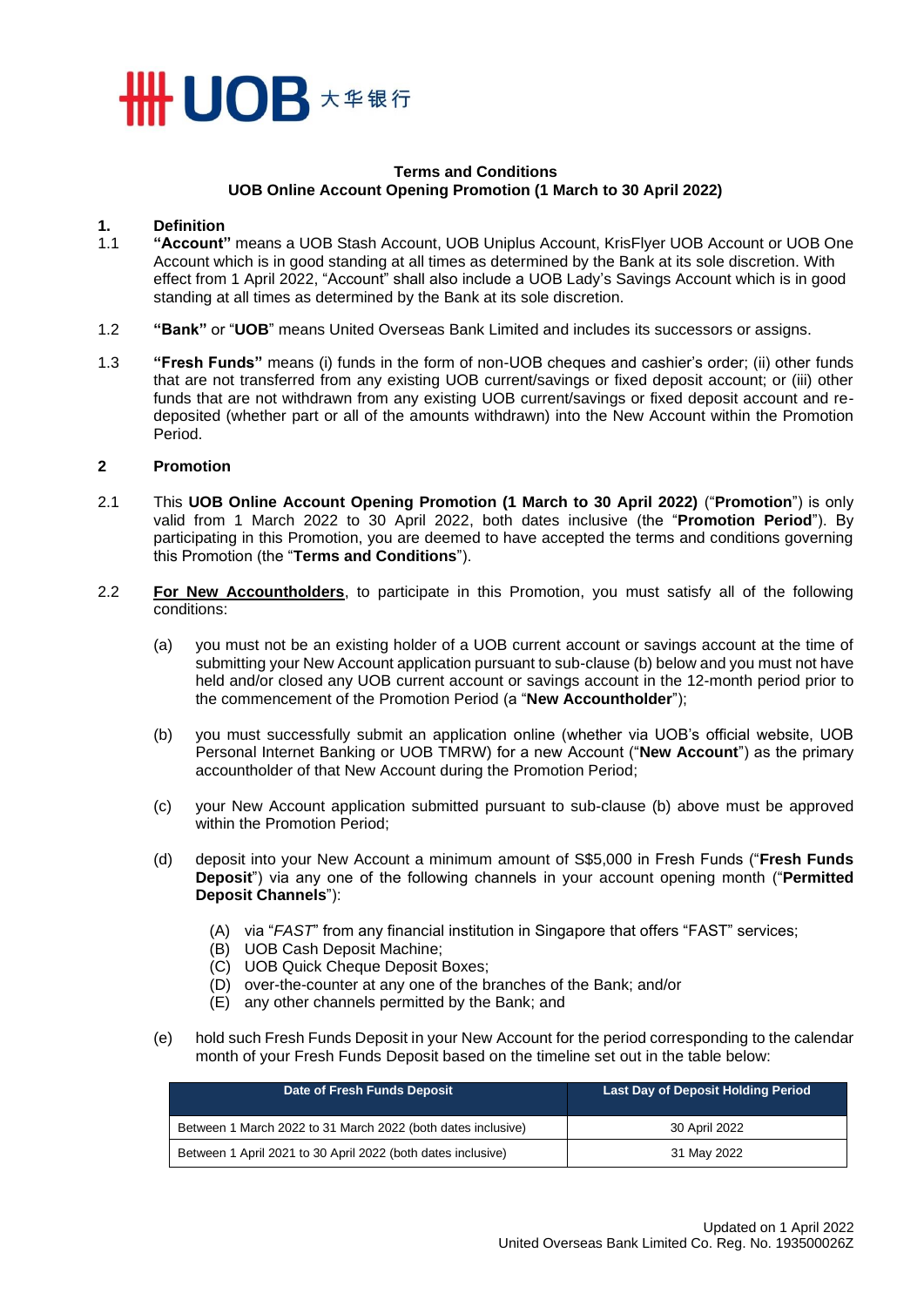- 2.3 If you are amongst the first 200 participants who are New Accountholders to satisfy all of the conditions set out in Clause 2.2 in a calendar month during the Promotion Period (i.e. the calendar month of March or April 2022), you shall be eligible to receive a one-time S\$50 cash credit (the "**S\$50 Cash Credit**").
- 2.4 If you:
	- (a) satisfy the requirements in Clauses 2.2(a) and (b);
	- (b) you have not previously logged on to the UOB mobile banking application from 1 September 2021 to 28 February 2022 (both dates inclusive); and
	- (c) you successfully perform a PayNow transaction of any amount via the UOB mobile banking application within the timeline corresponding to your New Account opening date set out in the table below,

then you shall be eligible to receive a one-time S\$10 cash credit (the "**S\$10 Cash Credit**").

| Opening Date of New Account                                  | <b>PayNow Transaction Deadline</b> |
|--------------------------------------------------------------|------------------------------------|
| Between 1 March 2022 to 31 March 2022 (both dates inclusive) | 30 April 2022                      |
| Between 1 April 2021 to 30 April 2022 (both dates inclusive) | 31 May 2022                        |

- 2.5 **For Existing Accountholders**, to participate in this Promotion, you must satisfy all of the following conditions:
	- (a) you must be an existing UOB Deposits customer who maintains a UOB current account or savings account (which is in good standing at all times as determined by the Bank at its sole discretion) at the time of submitting your New Account application pursuant to sub-clause (b) below and you must not have held and/or closed the same bank account as the New Account applied for in your application submitted pursuant to sub-clause (b) below in the 12-month period prior to the commencement of the Promotion Period (an "**Existing Accountholder**");
	- (b) you must successfully submit an application online (whether via UOB's official website, UOB Personal Internet Banking or UOB TMRW) for a New Account as the primary accountholder of that New Account during the Promotion Period;
	- (c) your New Account application submitted pursuant to sub-clause (b) above must be approved within the Promotion Period;
	- (d) deposit into your New Account a minimum amount of S\$5,000 in Fresh Funds via any one of the Permitted Deposit Channels in your account opening month and your such Fresh Funds deposited into your New Account must result in a corresponding increase of at least S\$5,000 when compared against the total amount standing to the credit of all your other UOB current accounts and/or savings accounts as at 28 February 2022; and
	- (d) hold such Fresh Funds deposited into your New Account pursuant to sub-clause (d) above based on the timeline set out in the table below:

| Date of Fresh Funds Deposit                                  | Last Day of Deposit Holding Period |
|--------------------------------------------------------------|------------------------------------|
| Between 1 March 2022 to 31 March 2022 (both dates inclusive) | 30 April 2022                      |
| Between 1 April 2021 to 30 April 2022 (both dates inclusive) | 31 May 2022                        |

- 2.6 If you are amongst the first 200 participants who are Existing Accountholders to satisfy all of the requirements in Clause 2.5 in a calendar month during the Promotion Period (i.e. the calendar month of March or April 2022), you shall be eligible to receive a one-time S\$30 cash credit (the "**S\$30 Cash Credit**" and together with the S\$50 Cash Credit and the S\$10 Cash Credit, the "**Rewards**").
- 2.7 All Account applications are subject to approval which will be determined by UOB in its absolute discretion.

# **3 Reward**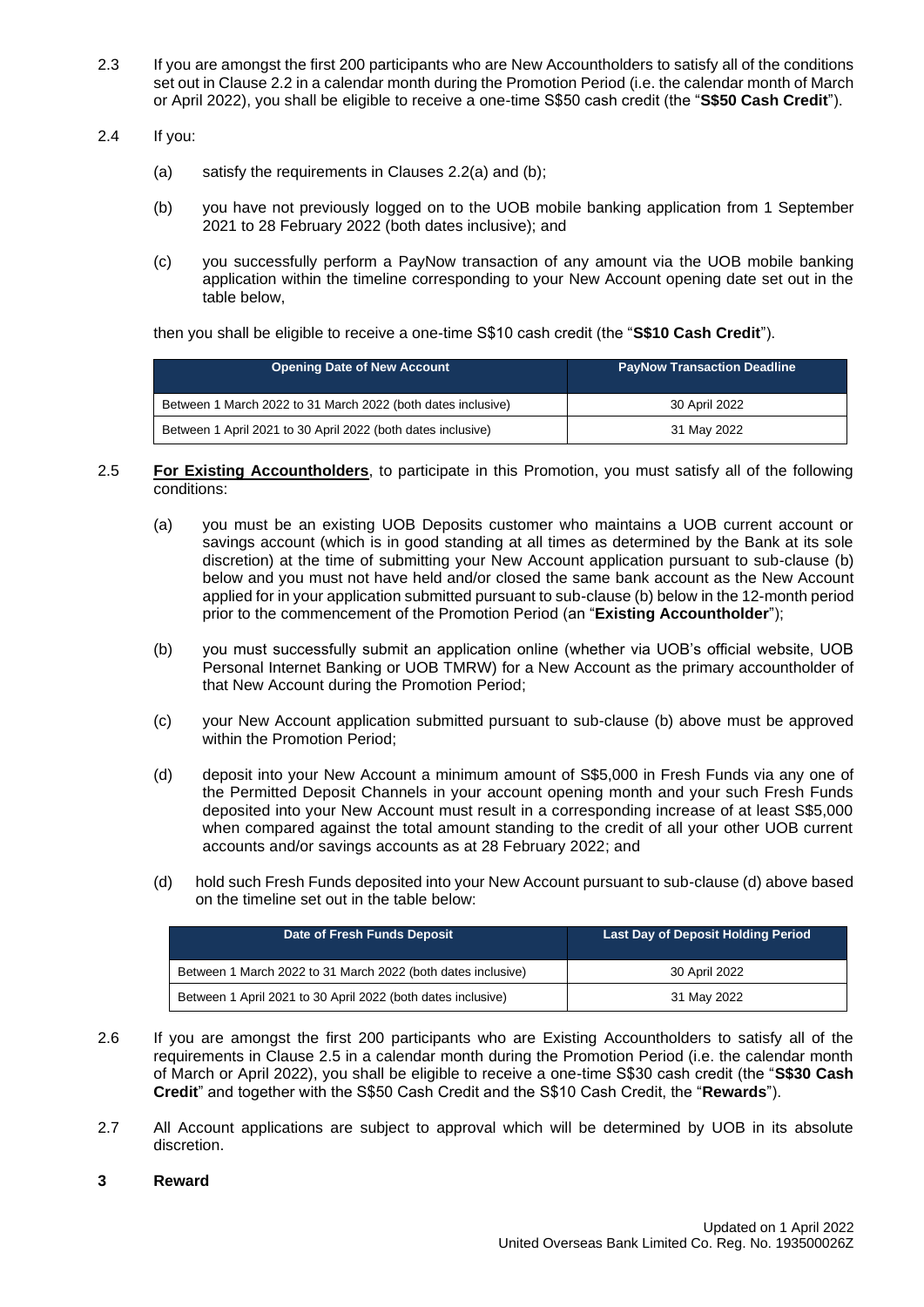3.1 If you are eligible to receive a Reward in this Promotion, the applicable Reward(s) will be credited directly into your New Account ("**Reward Credit Date**") in accordance with the timeline set out below (or such other dates as UOB may determine in its sole discretion). You will be sent a credit advice notifying you of the crediting of the applicable Reward(s) to your mailing address based on the Bank's records.

| <b>Opening Date of New Account</b>                              | ⊦Reward Credit Date <sup>।</sup> |
|-----------------------------------------------------------------|----------------------------------|
| Between 1 March 2022 to 31 March 2022 (both dates<br>inclusive) | By 30 June 2022                  |
| Between 1 April 2021 to 30 April 2022 (both dates inclusive)    | By 31 July 2022                  |

- 3.2 You are only eligible to receive S\$50 Cash Credit, the S\$10 Cash Credit and/or the S\$30 Cash Credit (as applicable) once in this Promotion, notwithstanding the number of New Accounts opened during the Promotion Period.
- 3.3 To be eligible for a Reward, your New Account must be in good standing at all times as determined by the Bank at its absolute discretion. If your New Account is closed before the crediting of the applicable Reward(s), the applicable Reward(s) shall be forfeited.
- 3.4 The Rewards are not replaceable or refundable or transferable or exchangeable for gifts, vouchers or any other credits or otherwise.
- 3.5 The Bank reserves the right to substitute the Rewards with any item of equivalent or similar value or to vary the value of the Rewards, without prior notice or reason or being liable to any person.
- 3.6 The Rewards are awarded on a first-come-first-served basis. UOB shall not be required to update or notify any person regarding the availability of any of the Rewards.

# **4 Withdrawals / Closure of Account**

- 4.1 An early account closure fee of S\$30 is payable if any New Account is closed within six (6) months from the opening date of the New Account.
- 4.2 If the New Account is closed within 9 months from the opening date of the New Account, the Bank shall be entitled to forfeit and/or reclaim your Reward or charge to and debit an amount equal to the value of the Reward from any of your accounts with UOB without prior notice to you. If the monies standing to the credit of your accounts are insufficient to reimburse UOB, you shall immediately reimburse UOB for the value of the Reward through such means as UOB may determine in its sole discretion.

# **5 General**

- 5.1 You shall be solely responsible for ensuring that you maintain sufficient funds in your New Account to meet all your financial commitments. You shall continue to be liable for all associated charges arising from any unsuccessful processing of cheques, GIRO deductions or any other payment instructions, whether due to insufficient available funds in your New Account or otherwise.
- 5.2 The following persons shall not be eligible to participate in the Promotion:
	- (i) individuals whose UOB account(s) is/are voluntarily or involuntarily suspended, cancelled, closed or terminated at any time;
	- (ii) individuals whose UOB account(s) is/are not active, valid, subsisting or in good standing or delinquent or unsatisfactorily conducted as may be determined by UOB at its sole discretion;
	- (iii) individuals who are mentally unsound, facing legal incapacity or are incapable of handling their affairs, deceased, insolvent, bankrupt or have any legal proceedings (or any threat) of any nature instituted against them; or
	- (iv) anyone whom UOB may decide to exclude, at its sole discretion, without any reason or prior notice at any time.
- 5.3 UOB will not be liable or responsible for any injury, loss or damage whatsoever or for any charge, cost or expense of any kind whatsoever suffered or incurred as a result of or in connection with your participation in this Promotion. Without limiting the foregoing, UOB will not be liable or responsible for